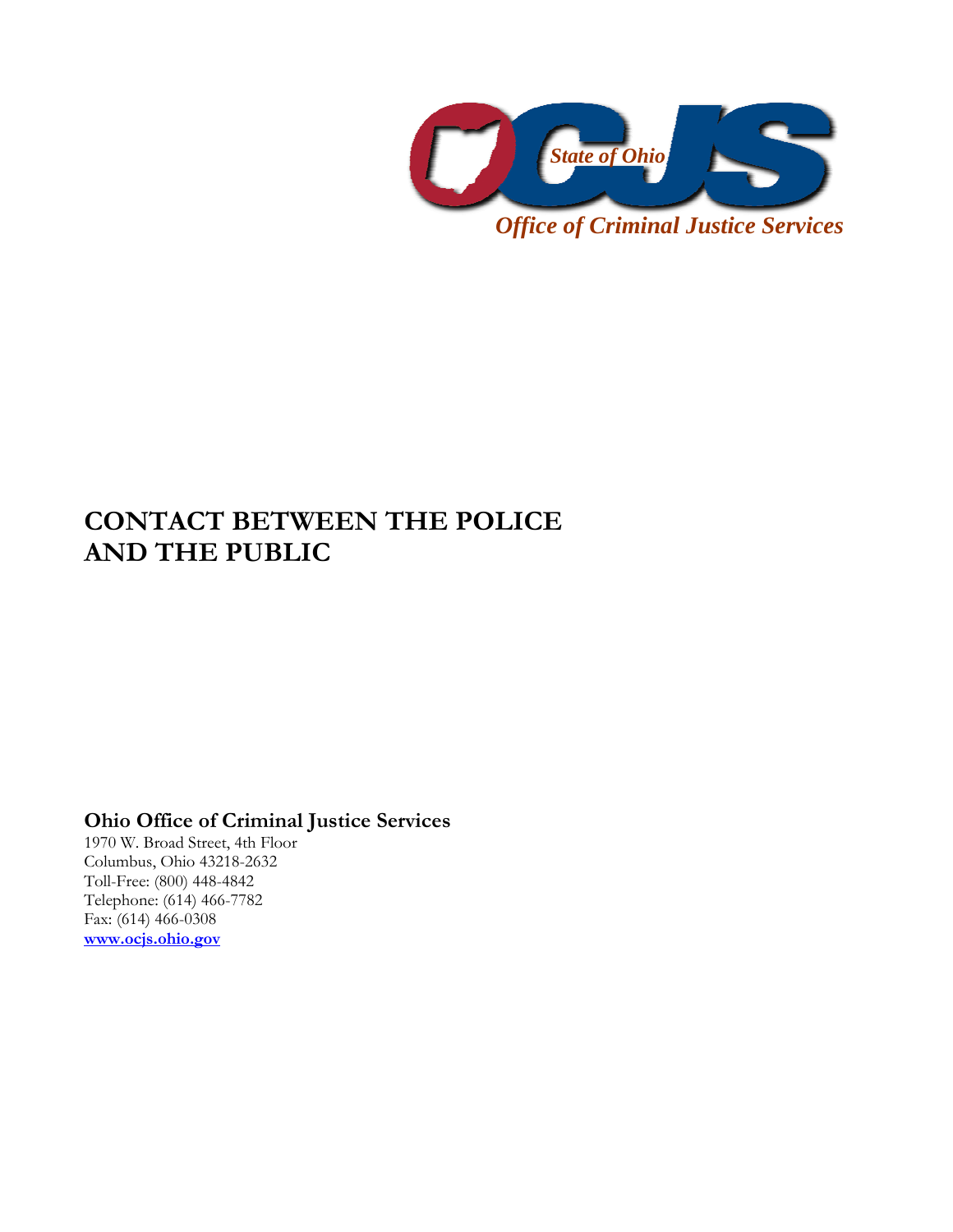## CONTACTS BETWEEN POLICE AND THE PUBLIC

In April 2005, the Bureau of Justice Statistics released the report *Contacts between Police and the Public: Findings from the 2002 National Survey.* The findings come from the Police-Public Contact Survey, conducted in 2002. The following data and graphic were taken from the report.

- About 21 percent of all persons 16 and older had at least one face-to-face contact with a police officer.
	- o Per capita, the rate of police-resident contact for Whites was about 15 percent higher than for Blacks, and about 26 percent higher than for Hispanics.
	- o The rate of police-resident contact was about 20 percent higher for males than for females.
- Of those who had police contact, nearly 59 percent reported that their most recent contact was initiated by police.
	- o The most common reason for police contact was being the driver of a motor vehicle that was pulled over by police. This accounted for 37 percent of police-resident contacts (see below for more detailed information).
	- o About 25 percent indicated that the reason for police-resident contact was to report a crime or other problem.
	- o Nearly 3 percent of those persons having contact with police were arrested.
	- o 90 percent of those who had contact with the police felt the officer acted properly.

|                                       | Contact with police |         |  |
|---------------------------------------|---------------------|---------|--|
|                                       | Number              | Percent |  |
| Total                                 | 45,278,884          | 100%    |  |
| Type of contact                       |                     |         |  |
| Police-initiated                      | 26,483,794          | 58.5%   |  |
| Not police-initiated*                 | 18,795,090          | 41.5    |  |
| <b>Reason for contact</b>             |                     |         |  |
| Traffic accident                      | 5,891,645           | 13.0%   |  |
| Driver during traffic stop            | 16.783.467          | 37.1    |  |
| Passenger during traffic stop         | 1,218,470           | 2.7     |  |
| Reported crime or problem to police   | 11,959,548          | 26.4    |  |
| Police provided assistance or service | 3,264,503           | 7.2     |  |
| Police were investigating crime       | 2.615.255           | 5.8     |  |
| Suspected of something by police      | 1,158,167           | 2.6     |  |
| Other reason                          | 2,387,828           | 5.3     |  |

- Nearly 17 million police-resident contacts were made in traffic stops. Of these:
	- o 61 percent were male.
	- o 76 percent were White, 11 percent were Black, 10 percent were Hispanic.
	- o Of the driving population, the likelihood of being stopped by police did not differ significantly between White, Black, and Hispanic drivers. 8.7 percent of the White driving population was pulled over; 9.1 percent of the Black driving population was pulled over; and 8.6 percent of the Hispanic driving population was pulled over.
	- o The primary reason for the traffic stop was for speeding (55 percent), followed by a check for vehicle registration (12 percent), a burned headlight (9 percent), and a stop sign/stoplight violation (7 percent).